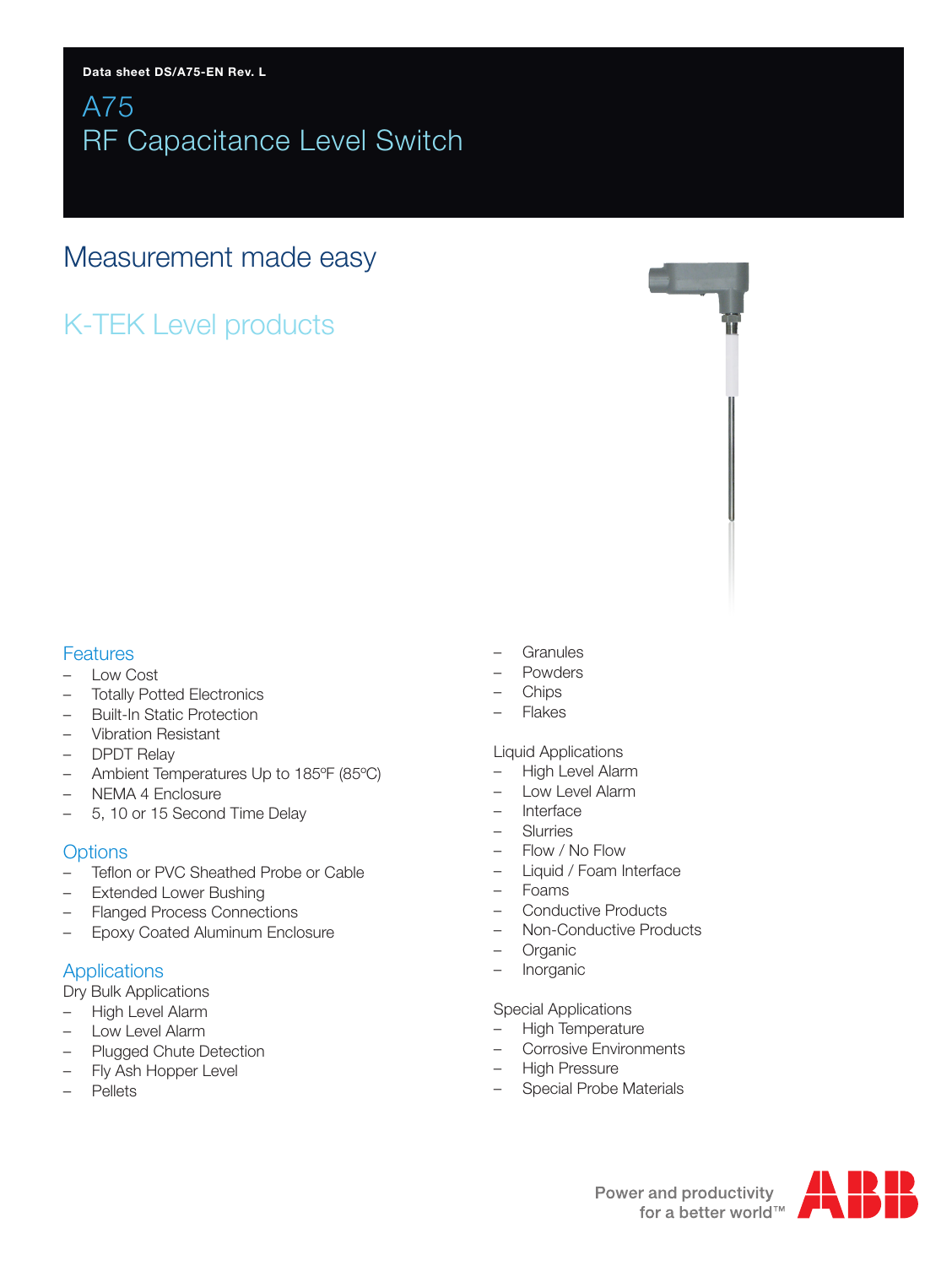## **SPECIFICATIONS**

| Environmental               |                                                  |
|-----------------------------|--------------------------------------------------|
| Housing type                | Aluminum enclosure rated NEMA 4                  |
| Temperature                 | Electronics: $-40$ to $185^{\circ}$ F / $-40$ to |
|                             | 85°C Ambient                                     |
| <b>Dielectric</b>           | Ideal: 10 or greater; Consult factory            |
|                             | for probe selection on lower dielectric          |
|                             | applications                                     |
| Electrical                  |                                                  |
| Electronic Unit Input       | 95-130 VAC, 50-60 Hz, 2 Watts;                   |
| Power                       | 9-35 VDC, 100 mA Max                             |
| <b>Relay Contact Rating</b> | Resistive: 5 Amp, 240 VAC; 5 Amp,                |
|                             | 30 VDC                                           |
|                             | Inductive: 1/10 HP 125, 250 VAC                  |
| Sensitivity                 | With an initial load of 30 pF, an                |
|                             | increase of 2.5 pF can be detected.              |
| Mechanical                  |                                                  |
| Weight                      | Unit with 10" Probe: 4 lbs.                      |
| <b>Process Connection</b>   | Category "2" Probe: 3/4" NPT                     |
|                             | Category "1" Probe: 1/2" NPT                     |

## DIMENSIONS



# ORDERING INFORMATION

| A75.a.b.c.d.e.f.g.h.i.j: |                |                                                           |                                          |                                          |
|--------------------------|----------------|-----------------------------------------------------------|------------------------------------------|------------------------------------------|
| .a                       |                | <b>Operating Voltage</b>                                  |                                          |                                          |
|                          |                | A 120 VAC                                                 |                                          |                                          |
|                          |                | <b>B</b> 240 VAC                                          |                                          |                                          |
|                          |                | D 12 VDC / 24 VDC                                         |                                          |                                          |
|                          |                | .b Probe Type                                             |                                          |                                          |
|                          |                | Category "1" Probes                                       | Operating Operating                      | Temp. <sup>1</sup> Pressure <sup>1</sup> |
|                          | 1              | 316SS Probe / 4" *Delrin® Lower<br><b>Bushing</b>         | A                                        | A                                        |
|                          | $\mathbf{2}$   | 316SS Probe / 4" *Teflon® Lower<br><b>Bushing</b>         | $\cap$                                   | A                                        |
|                          | 9              | *Teflon® Sheathed Probe / 316SS<br><b>Mounting Nipple</b> | C                                        | A                                        |
| Category "2" Probes      |                | <b>Operating Operating</b>                                | Temp. <sup>1</sup> Pressure <sup>1</sup> |                                          |
|                          | 1              | 316SS Probe / 4" *Delrin® Lower<br><b>Bushing</b>         | A                                        | A                                        |
|                          | $\overline{2}$ | 316SS Probe / 4" *Teflon® Lower<br><b>Bushing</b>         | C,                                       | A                                        |

## ORDERING INFORMATION (continued)

#### **A75.a.b.c.d.e.f.g.h.i.j:**

| 5                                                              | Fly Ash Probe / 8" 316SS Inactive                                                                  | D           | B              |
|----------------------------------------------------------------|----------------------------------------------------------------------------------------------------|-------------|----------------|
| Sheath<br>Bare Covered Cable / 13" 316SS<br>6                  |                                                                                                    | A           | D              |
| Weight<br>PVC Covered Cable / 13" Teflon®<br>8                 |                                                                                                    | A           | D              |
| Weight<br>*Teflon® Covered Cable / 13"<br>N<br>*Teflon® Weight |                                                                                                    | C           | D              |
| В                                                              | Macroprobe (3/4" OD Probe<br>*Delrin® Bushing)                                                     | A           | $\overline{A}$ |
| Τ                                                              | Macroprobe (3/4" OD Probe<br>*Teflon® Bushing)                                                     | $\mathsf C$ | $\overline{A}$ |
| 1-1/2" Quick Release Clamp<br>Κ<br>Probe / 4" *Teflon® Bushing |                                                                                                    | A           | $\overline{A}$ |
| L                                                              | 1-1/2" Quick Release Clamp<br>Probe / *Teflon® Sheathed Probe                                      | A           | $\overline{A}$ |
| R                                                              | *Teflon® Sheathed Probe / 316SS<br><b>Mounting Nipple</b>                                          | $\mathsf C$ | A              |
| S                                                              | *Teflon® Sheathed Probe /<br>*Teflon® Mounting Nipple                                              | C           | D              |
|                                                                | *Registered Trademark of DuPont                                                                    |             |                |
|                                                                | .c Probe Category                                                                                  |             |                |
| 1                                                              | 1/2" NPT - 3/8" OD Rod                                                                             |             |                |
| $\overline{2}$                                                 | 3/4" NPT - 1/2" OD Rod                                                                             |             |                |
|                                                                | .d Process Connection Type                                                                         |             |                |
| $\times$                                                       | None                                                                                               |             |                |
| FL.                                                            | <b>Flange Shipped Loose</b>                                                                        |             |                |
| <b>WP</b>                                                      | <b>Welded Flange</b>                                                                               |             |                |
|                                                                | .e Process Connection Material                                                                     |             |                |
| $\times$                                                       | None                                                                                               |             |                |
|                                                                |                                                                                                    |             |                |
| 316                                                            | 316L Stainless Steel                                                                               |             |                |
| <b>CST</b>                                                     | Carbon Steel<br>.f Process Connection Size/Rating                                                  |             |                |
|                                                                |                                                                                                    |             |                |
|                                                                |                                                                                                    |             |                |
| X                                                              | None                                                                                               |             |                |
| R <sub>11</sub>                                                | 1 in. // ANSI / ASME Class 150 // Raised Face Flange                                               |             |                |
| R <sub>13</sub>                                                | 1 in. // ANSI / ASME Class 300 // Raised Face Flange                                               |             |                |
| R <sub>151</sub>                                               | 1.5 in. // ANSI / ASME Class 150 // Raised Face Flange                                             |             |                |
| R <sub>153</sub>                                               | 1.5 in. // ANSI / ASME Class 300 // Raised Face Flange                                             |             |                |
| R <sub>21</sub>                                                | 2 in. // ANSI / ASME Class 150 // Raised Face Flange                                               |             |                |
| R <sub>23</sub>                                                | 2 in. // ANSI / ASME Class 300 // Raised Face Flange                                               |             |                |
| R <sub>251</sub>                                               | 2.5 in. // ANSI / ASME Class 150 // Raised Face Flange                                             |             |                |
| R <sub>253</sub>                                               | 2.5 in. // ANSI / ASME Class 300 // Raised Face Flange                                             |             |                |
| R31                                                            |                                                                                                    |             |                |
|                                                                | 3 in. // ANSI / ASME Class 150 // Raised Face Flange                                               |             |                |
| <b>R33</b>                                                     | 3 in. // ANSI / ASME Class 300 // Raised Face Flange                                               |             |                |
| R41                                                            | 4 in. // ANSI / ASME Class 150 // Raised Face Flange                                               |             |                |
| R43                                                            | 4 in. // ANSI / ASME Class 300 // Raised Face Flange                                               |             |                |
| R61                                                            | 6 in. // ANSI / ASME Class 150 // Raised Face Flange                                               |             |                |
| R63                                                            | 6 in. // ANSI / ASME Class 300 // Raised Face Flange                                               |             |                |
| D2516                                                          | DN 25 // PN 16 // Raised Face Flange                                                               |             |                |
| D2525                                                          | DN 25 // PN 25 // Raised Face Flange                                                               |             |                |
| D4016                                                          | DN 40 // PN 16 // Raised Face Flange                                                               |             |                |
| D4025                                                          | DN 40 // PN 25 // Raised Face Flange                                                               |             |                |
| D5016                                                          | DN 50 // PN 16 // Raised Face Flange                                                               |             |                |
| D5025                                                          | DN 50 // PN 25 // Raised Face Flange                                                               |             |                |
|                                                                | D6516 DN 65 // PN 16 // Raised Face Flange                                                         |             |                |
| D6525                                                          | DN 65 // PN 25 // Raised Face Flange                                                               |             |                |
|                                                                | D8016 DN 80 // PN 16 // Raised Face Flange                                                         |             |                |
|                                                                | D8025 DN 80 // PN 25 // Raised Face Flange                                                         |             |                |
|                                                                | D10016 DN 100 // PN 16 // Raised Face Flange                                                       |             |                |
|                                                                |                                                                                                    |             |                |
|                                                                | D10025 DN 100 // PN 25 // Raised Face Flange                                                       |             |                |
|                                                                | D15016 DN 150 // PN 16 // Raised Face Flange                                                       |             |                |
| Z99                                                            | D15025 DN 150 // PN 25 // Raised Face Flange<br>Greater than ANSI / ASME Class 300 // PN 25 Flange |             |                |

2 A75 RF Capacitance Level Switch | Data sheet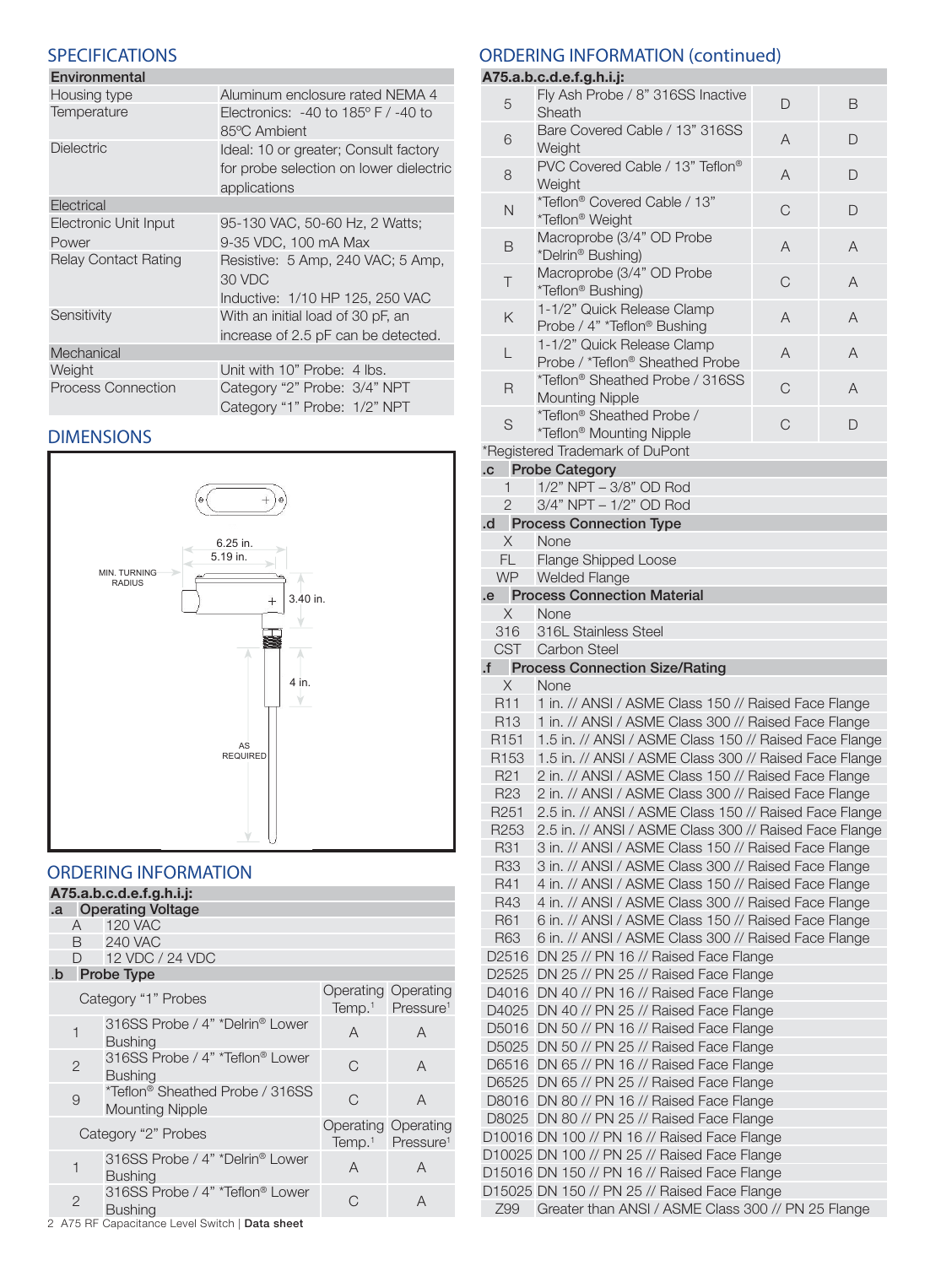### ORDERING INFORMATION (continued)

# **A75.a.b.c.d.e.f.g.h.i.j:** .g Housing Type A Aluminum (STD) 1" FNPT Cable Connection P PVC (not NEMA rated) .h Tag X None L Stainless Steel Tags .i Bushings X None Z1 Delrin® Extended Lower Bushing (Probe type 1 and B only) Z2 PTFE Extended Lower Bushing (Probe type 2, T and K only) Z3 316 SS Extended, Inactive Sheath (Probe type 5 probe only) .j Cable Connections X None B 1" x 3/4" Reducing Bush MM 3/4" x M20 SS Adapter

#### Probe Lengths - Rigid Probe in Inches; Cable Probe in Feet

### Services will follow the model code with / and will not be included on the device tag

| GD <sub>1</sub><br>Drawings for Approval - NOTE: Lead time will start after receipt of customer approved drawings<br>GD <sub>2</sub><br>Drawings for Record<br>GD <sub>3</sub><br>Certified as Built Drawings - NOTE: Lead time will start after receipt of Purchase Order<br>Radiographic Examination on all Pressure containing Butt Welds / and all other welds are Liquid Dye Penetrant (Final Pass<br><b>CRA</b><br>Only) (Per Tag)<br>Liquid Dye Penetrant Examination on all Pressure containing Welds (Final Pass Only) (Per Tag)<br><b>CNA</b><br><b>CHC</b><br>Positive Material Identification with Carbon Content<br><b>CHD</b><br>Positive Material Identification without Carbon Content<br>CP <sub>1</sub><br>Hydrostatic Examination - (10 Minutes)<br>C <sub>2</sub><br>Material Monitoring with Inspection Certificate 3.1 acc. EN 10204<br>GS1<br>Certificate of Origin<br>GS <sub>2</sub><br>Certificate of Origin Notarized by Local Chamber of Commerce<br>Certificate of Origin Legalized by Specific Country Chamber of Commerce - Lead Time may be Extended depending on<br>GS <sub>3</sub><br>Country<br>GS <sub>5</sub><br><b>NAFTA Certificate</b><br>GS <sub>6</sub><br>EX-IM BANK Certificate (One per Tag)<br>CU <sub>3</sub><br>Certificate of Functionality<br>CN <sub>1</sub><br>NACE (MR 0103) Hardness Certificate (Requires C2 in Material Monitoring) | <b>Services</b> |  |  |
|---------------------------------------------------------------------------------------------------------------------------------------------------------------------------------------------------------------------------------------------------------------------------------------------------------------------------------------------------------------------------------------------------------------------------------------------------------------------------------------------------------------------------------------------------------------------------------------------------------------------------------------------------------------------------------------------------------------------------------------------------------------------------------------------------------------------------------------------------------------------------------------------------------------------------------------------------------------------------------------------------------------------------------------------------------------------------------------------------------------------------------------------------------------------------------------------------------------------------------------------------------------------------------------------------------------------------------------------------------------------------------------------|-----------------|--|--|
|                                                                                                                                                                                                                                                                                                                                                                                                                                                                                                                                                                                                                                                                                                                                                                                                                                                                                                                                                                                                                                                                                                                                                                                                                                                                                                                                                                                             |                 |  |  |
|                                                                                                                                                                                                                                                                                                                                                                                                                                                                                                                                                                                                                                                                                                                                                                                                                                                                                                                                                                                                                                                                                                                                                                                                                                                                                                                                                                                             |                 |  |  |
|                                                                                                                                                                                                                                                                                                                                                                                                                                                                                                                                                                                                                                                                                                                                                                                                                                                                                                                                                                                                                                                                                                                                                                                                                                                                                                                                                                                             |                 |  |  |
|                                                                                                                                                                                                                                                                                                                                                                                                                                                                                                                                                                                                                                                                                                                                                                                                                                                                                                                                                                                                                                                                                                                                                                                                                                                                                                                                                                                             |                 |  |  |
|                                                                                                                                                                                                                                                                                                                                                                                                                                                                                                                                                                                                                                                                                                                                                                                                                                                                                                                                                                                                                                                                                                                                                                                                                                                                                                                                                                                             |                 |  |  |
|                                                                                                                                                                                                                                                                                                                                                                                                                                                                                                                                                                                                                                                                                                                                                                                                                                                                                                                                                                                                                                                                                                                                                                                                                                                                                                                                                                                             |                 |  |  |
|                                                                                                                                                                                                                                                                                                                                                                                                                                                                                                                                                                                                                                                                                                                                                                                                                                                                                                                                                                                                                                                                                                                                                                                                                                                                                                                                                                                             |                 |  |  |
|                                                                                                                                                                                                                                                                                                                                                                                                                                                                                                                                                                                                                                                                                                                                                                                                                                                                                                                                                                                                                                                                                                                                                                                                                                                                                                                                                                                             |                 |  |  |
|                                                                                                                                                                                                                                                                                                                                                                                                                                                                                                                                                                                                                                                                                                                                                                                                                                                                                                                                                                                                                                                                                                                                                                                                                                                                                                                                                                                             |                 |  |  |
|                                                                                                                                                                                                                                                                                                                                                                                                                                                                                                                                                                                                                                                                                                                                                                                                                                                                                                                                                                                                                                                                                                                                                                                                                                                                                                                                                                                             |                 |  |  |
|                                                                                                                                                                                                                                                                                                                                                                                                                                                                                                                                                                                                                                                                                                                                                                                                                                                                                                                                                                                                                                                                                                                                                                                                                                                                                                                                                                                             |                 |  |  |
|                                                                                                                                                                                                                                                                                                                                                                                                                                                                                                                                                                                                                                                                                                                                                                                                                                                                                                                                                                                                                                                                                                                                                                                                                                                                                                                                                                                             |                 |  |  |
|                                                                                                                                                                                                                                                                                                                                                                                                                                                                                                                                                                                                                                                                                                                                                                                                                                                                                                                                                                                                                                                                                                                                                                                                                                                                                                                                                                                             |                 |  |  |
|                                                                                                                                                                                                                                                                                                                                                                                                                                                                                                                                                                                                                                                                                                                                                                                                                                                                                                                                                                                                                                                                                                                                                                                                                                                                                                                                                                                             |                 |  |  |
|                                                                                                                                                                                                                                                                                                                                                                                                                                                                                                                                                                                                                                                                                                                                                                                                                                                                                                                                                                                                                                                                                                                                                                                                                                                                                                                                                                                             |                 |  |  |
|                                                                                                                                                                                                                                                                                                                                                                                                                                                                                                                                                                                                                                                                                                                                                                                                                                                                                                                                                                                                                                                                                                                                                                                                                                                                                                                                                                                             |                 |  |  |

| 1 - Temperature / Pressure Codes   |                                      |  |  |  |
|------------------------------------|--------------------------------------|--|--|--|
| <b>Operating Temperature Codes</b> | <b>Operating Pressure Codes</b>      |  |  |  |
| A -40 to 185°F / -40 to 85°C       | A 1500 psi @ 77°F / 103 bar @ 25°C   |  |  |  |
| B-40 to 320°F / -40 to 160°C       | B Static Head Only (Consult Factory) |  |  |  |
| C -40 to 450 °F / -40 to 230 °C    | C 150 psi / 10.3 bar                 |  |  |  |
| D 200 to 1400°F / 95 to 760°C      | D 100 psi / 7 bar                    |  |  |  |